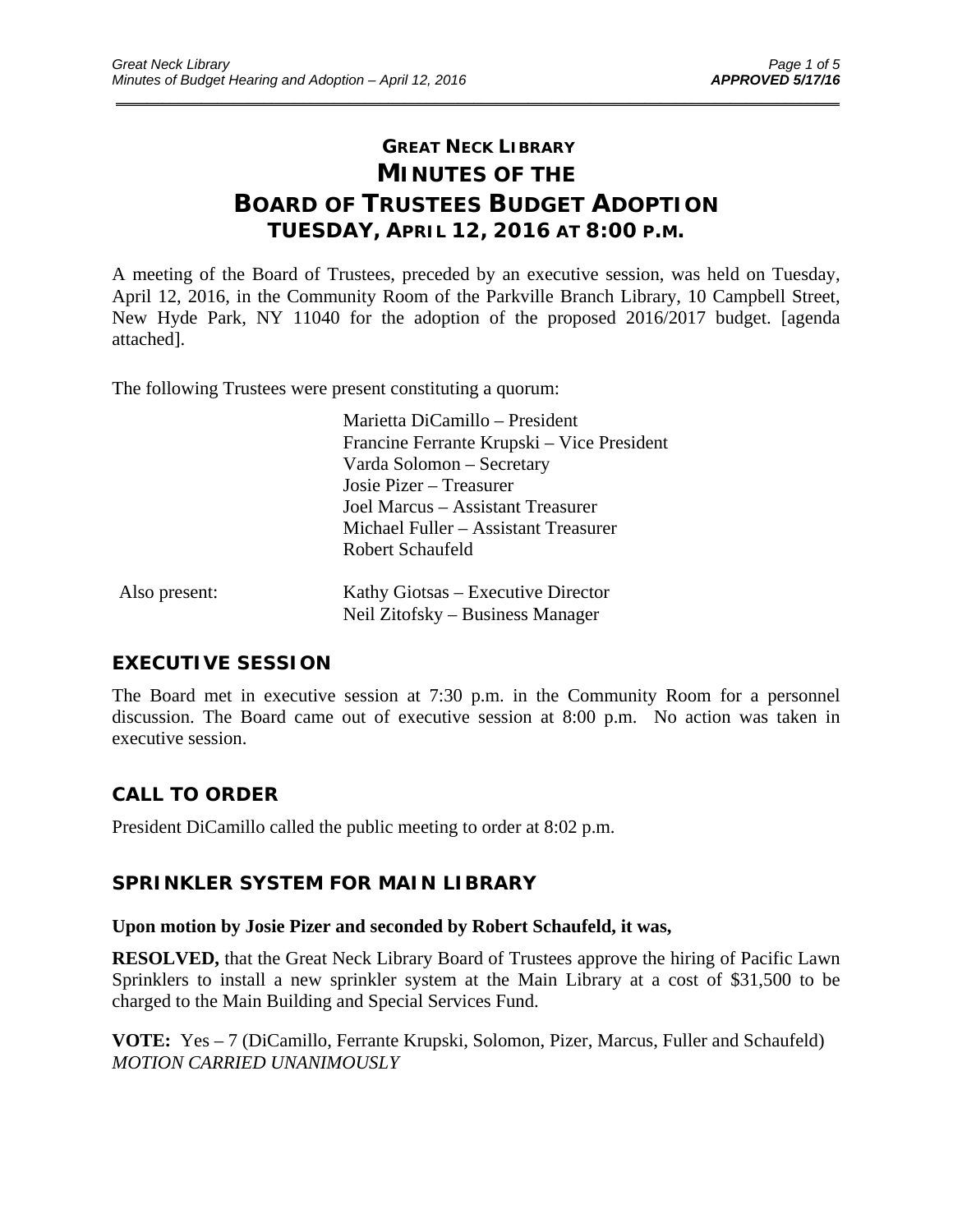### **APPOINTMENT OF ARCHITECT LANDSCAPER**

This item was stricken from the agenda and will be revisited once the Board of Trustees has properly interviewed the prospective candidates.

 $\overline{\phantom{a}}$  , and the contract of the contract of the contract of the contract of the contract of the contract of the contract of the contract of the contract of the contract of the contract of the contract of the contrac

### **CONSTRUCTION CHANGE ORDERS**

### **Condensate Drain Lines**

**Upon motion by Joel Marcus, seconded by Francine Ferrante Krupski, and after discussion, it was,** 

**RESOLVED,** that the Great Neck Library Board of Trustees approve the Change Order Request number 50R-1 for a Condensate Pump as submitted by VRD, in the amount of \$5,147.37; such funds to be taken from the contingency line in the construction budget.

**VOTE:** Yes – 7 (DiCamillo, Krupski, Pizer, Solomon, Marcus, Fuller, Schaufeld) *MOTION CARRIED UNANIMOUSLY* 

### **Column Enclosure at Stair #1**

### **Upon motion by Michael Fuller, seconded by Joel Marcus, and after discussion, it was,**

**RESOLVED,** that the Great Neck Library Board of Trustees approve the Change Order Request number 64R-3 for the framing, sheet rocking, taping and the installation of a 24"x48" porcelain tile at the column enclosure at the bottom of stair #1 as submitted by VRD, in the amount of \$4,445.25; such funds to be taken from the Main Building and Special Services Fund.

**VOTE:** Yes – 7 (DiCamillo, Krupski, Pizer, Solomon, Marcus, Fuller, Schaufeld) *MOTION CARRIED UNANIMOUSLY* 

*Board Comment: President DiCamillo noted that the entire column (floor to ceiling) needs to be tiled. If this resolution does not include the entire column, an additional resolution will be needed at the next Board meeting.* 

### **Paint High Density Storage Floor**

**Upon motion by Francine Ferrante Krupski, seconded by Robert Schaufeld, and after discussion, it was,** 

**RESOLVED,** that the Great Neck Library Board of Trustees approve the Change Order Request number 75R-1 to paint the floor in High Density Storage as submitted by VRD, in the amount of \$4,488.00; such funds to be taken from the Main Building and Special Services Fund.

**VOTE:** Yes – 7 (DiCamillo, Krupski, Pizer, Solomon, Marcus, Fuller, Schaufeld) *MOTION CARRIED UNANIMOUSLY*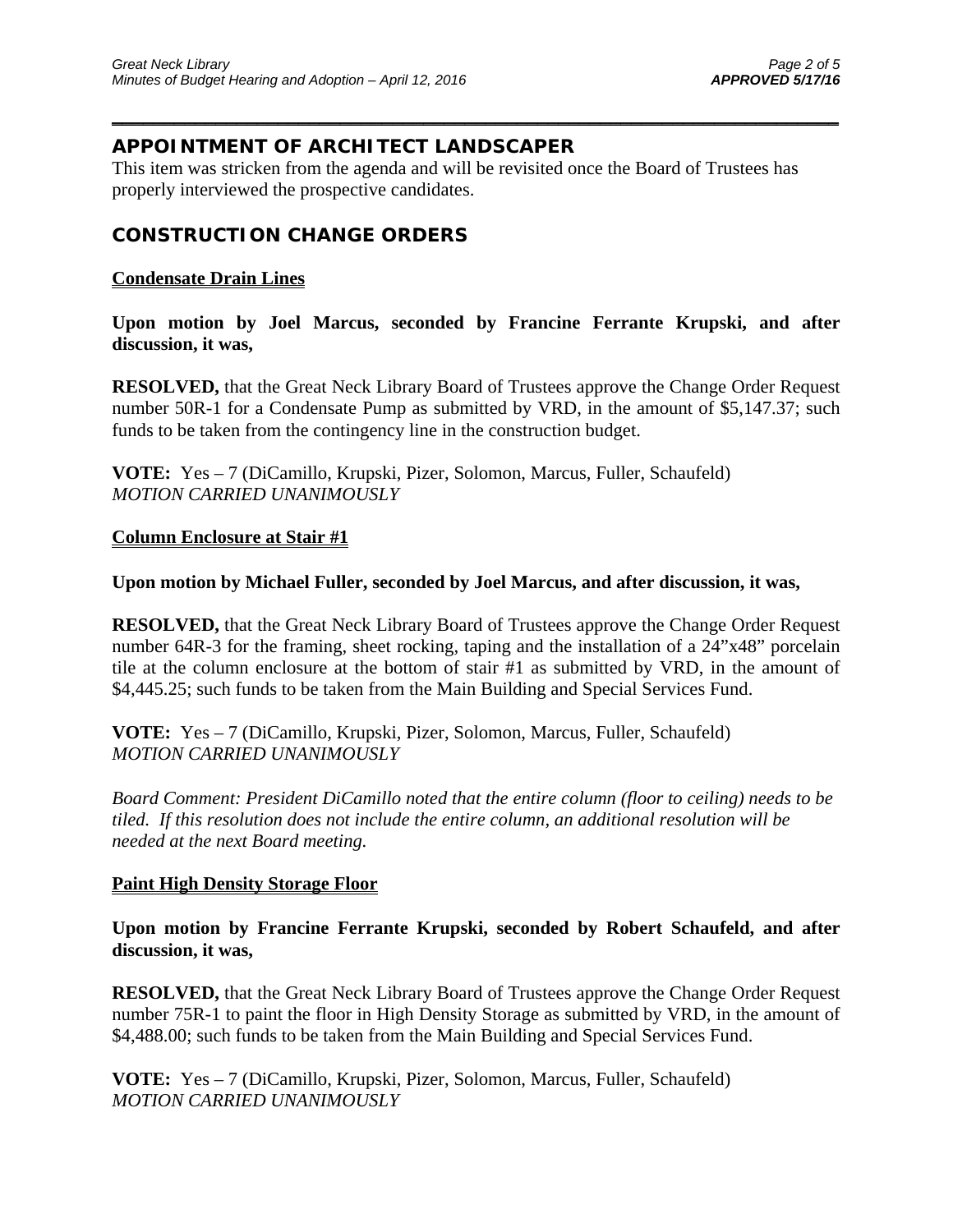### **35 USB Receptacles**

**Upon motion by Robert Schaufeld, seconded by Michael Fuller, and after discussion, it was,** 

 $\overline{\phantom{a}}$  , and the contract of the contract of the contract of the contract of the contract of the contract of the contract of the contract of the contract of the contract of the contract of the contract of the contrac

**RESOLVED,** that the Great Neck Library Board of Trustees approve the Change Order Request number 76R-1 to replace 35 outlets with USB outlets as submitted by VRD, in the amount of \$2,826.32; such funds to be taken from the Main Building and Special Services Fund.

**VOTE:** Yes – 7 (DiCamillo, Krupski, Pizer, Solomon, Marcus, Fuller, Schaufeld) *MOTION CARRIED UNANIMOUSLY* 

### **Elevator CMU (Concrete Masonry Unit) Wall Replacement**

**Upon motion by Robert Schaufeld, seconded by Joel Marcus, and after discussion, it was,** 

**RESOLVED,** that the Great Neck Library Board of Trustees approve the Change Order Request number 78 for Elevator CMU Wall Removal and Replacement as submitted by VRD, in the amount of \$15,031.83; such funds to be taken from the Main Building and Special Services Fund.

**VOTE:** Yes – 7 (DiCamillo, Krupski, Pizer, Solomon, Marcus, Fuller, Schaufeld) *MOTION CARRIED UNANIMOUSLY* 

### **Credit for Projection Screen**

**Upon motion by Francine Ferrante Krupski, seconded by Varda Solomon, and after discussion, it was,** 

**RESOLVED,** that the Great Neck Library Board of Trustees approve the Change Order Request number 79 for a credit for a Projection Screen as submitted by VRD, in the amount of [\$3,250.00].

**VOTE:** Yes – 7 (DiCamillo, Krupski, Pizer, Solomon, Marcus, Fuller, Schaufeld) *MOTION CARRIED UNANIMOUSLY* 

*Board Comment: These funds are to be credited back to the Construction Fund.*

#### **High Density Shelving**

#### **Upon motion by Varda Solomon, seconded by Joel Marcus, and after discussion, it was,**

**RESOLVED,** that the Great Neck Library Board of Trustees approve the Change Order Request number 80 for High Density Mobile Shelving as submitted by VRD, in the amount of \$15,001.14; such funds to be taken from the Main Building and Special Services Fund.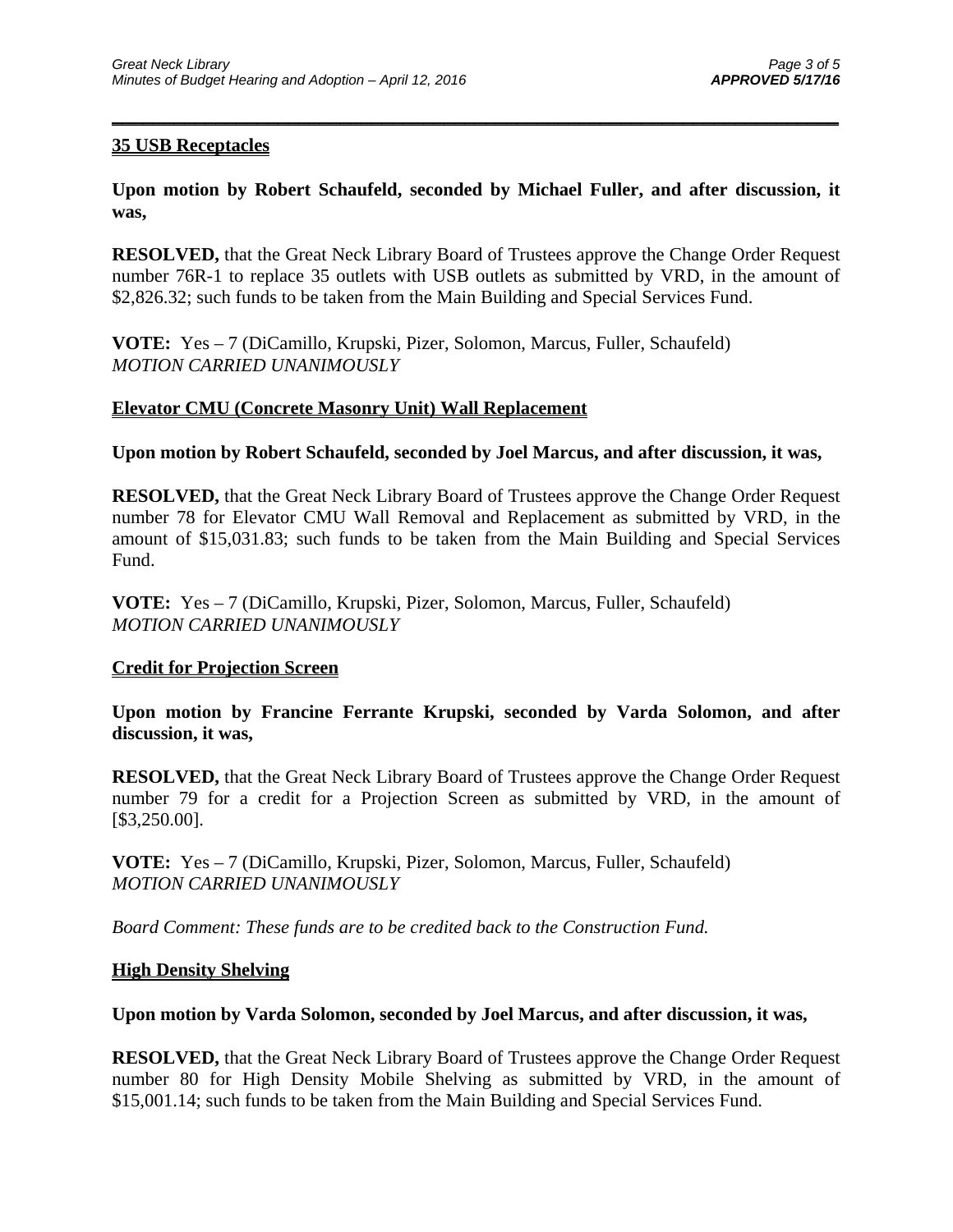### **VOTE:**

Yes – 5 (DiCamillo, Solomon, Marcus, Fuller, Schaufeld) Opposed  $-1$  (Pizer) Abstain – 1 (Krupski) *MOTION PASSED.* 

*Public Comments: Naomi Penner, George Goulandris* 

### **Interior Shades or Blinds at Mezzanine**

**Upon motion by Michael Fuller, seconded by Robert Schaufeld, and after discussion, it was,** 

 $\overline{\phantom{a}}$  , and the contract of the contract of the contract of the contract of the contract of the contract of the contract of the contract of the contract of the contract of the contract of the contract of the contrac

**RESOLVED,** that the Great Neck Library Board of Trustees approve the Change Order Request number 81 for Interior Shades or Blinds in Three (3) Mezzanine Offices, Room # 204, 206 & 207 as submitted by VRD, in the amount of \$2,244.00; such funds to be taken from the Main Building and Special Services Fund.

### **VOTE:**

Opposed – 6 (DiCamillo, Krupski, Pizer, Solomon, Marcus, Fuller, Schaufeld) Abstain  $-1$  (Fuller) *MOTION DEFEATED.* 

# **BUDGET REVIEW FOR FISCAL YEAR 2016/2017**

Neil Zitofsky presented the revised 2016/2017 to the Board of Trustees.

Items discussed: Tax Revenue-*No Increase*  Personnel & Current Vacancies Bookbinding Audio/Visual Rentals & Licenses Adult & Children's Programming Administrative Expense: Ecommerce Fees, Local Travel, Membership Dues Debt Service STEM Lab Start Up Fund Branch & Special Service Fund Bond Retirement Fund

*Board Comment: Trustee Solomon brought to the Board's attention, a member of the public's concern of additional funding for programming. President DiCamillo responded that there are additional funds available.* 

*Public Comments: Naomi Penner, George Goulandris*